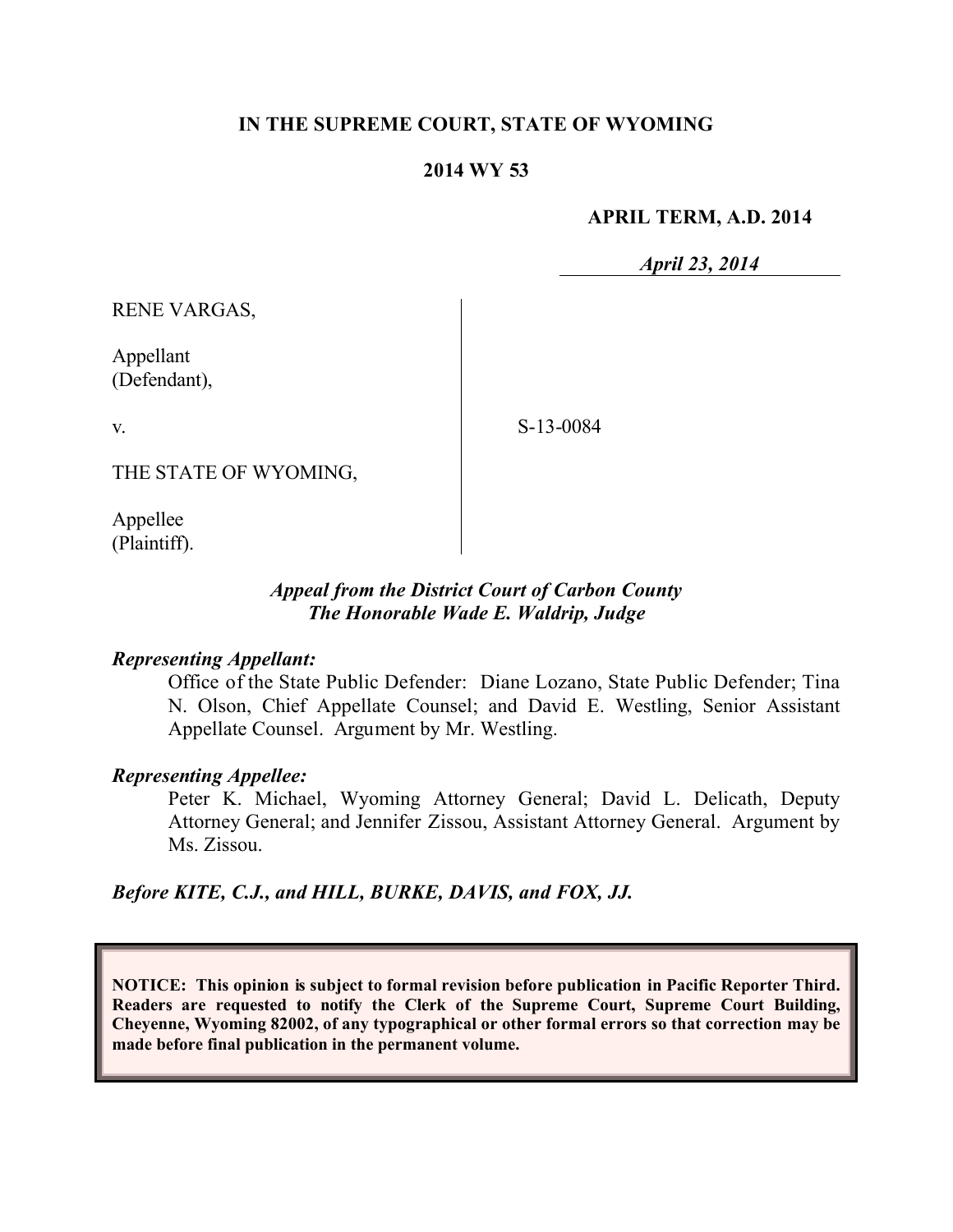**HILL,** Justice.

[¶1] Rene Vargas was found guilty of two counts of conspiracy to deliver a controlled substance and two counts of conspiracy to take a controlled substance into a state penal institution. On appeal he contends that his right to speedy trial was violated and that the district court abused its discretion when it denied his motion to continue. We affirm.

### **ISSUES**

[¶2] Vargas presents two issues on appeal:

- 1. Was Mr. Vargas denied a right to a speedy trial due to the fact that the time between his arraignment and trial was 201 days, in violation of the protections afforded by W.R.Cr.P. 48?
- 2. Did the trial court abuse its discretion by denying Mr. Vargas's motion for continuance without good cause and thereby denying Mr. Vargas an opportunity to prepare for trial?

# **FACTS**

[¶3] Rene Vargas was an inmate at the Wyoming State Penitentiary (WSP). WSP personnel began suspecting that during communications between Vargas and his ex-wife, Angeline Vargas (Angeline), the two were facilitating bringing controlled substances onto prison grounds. After monitoring their communications for some time, WSP personnel requested the assistance of the Wyoming Division of Criminal Investigation (DCI). During a visit from Angeline, DCI investigators pulled her aside for questioning. She admitted upon questioning that Vargas requested her to bring marijuana and morphine into the prison and deliver it to him during their visits. She admitted smuggling controlled substances into the prison on previous occasions, again at Vargas's request.

[¶4] In an information filed December 29, 2011, Vargas was charged with two counts of conspiracy to deliver a controlled substance and two counts of conspiracy to take a controlled substance into a state penal institution. Vargas filed a speedy trial demand on March 1, 2012 which the court granted and then set trial for August 14, 2012. However, on July 31, 2012, due to a burdensome trial docket, the court reset Vargas's trial for October 9, 2012, specifically citing to W.R.Cr.P.  $48(b)(4)(B)(iii)$ . There was no objection to the continuance.

[¶5] Angeline also faced charges, and both she and Vargas were appointed public defenders. Throughout his representation Vargas made complaints about his attorney alleging his public defender had a conflict of interest because she was under the influence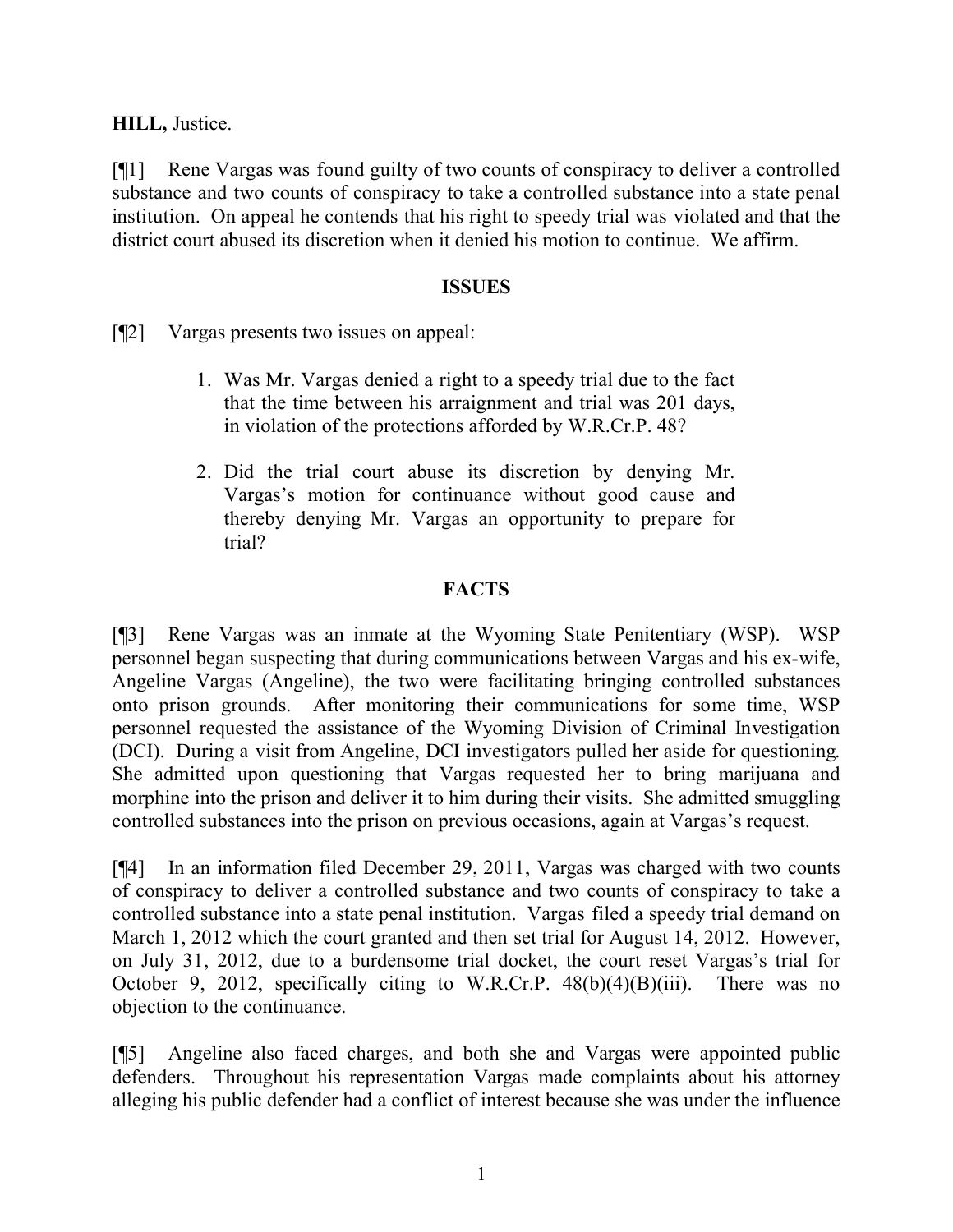of the separate public defender assigned to Angeline. At a hearing addressing this alleged conflict Vargas's attorney assured the court that her work product was separate from her co-workers and that she had no reason to believe she could not effectively represent Vargas. Accordingly, the district court declined to appoint Vargas a new attorney. Despite this ruling Vargas continued his complaints regarding his public defender. Unable to determine any inadequacy and lacking any solid reason from Vargas, the court continued to decline his request for new counsel. Regardless, a week prior to his trial Vargas sought permission from the court to proceed *pro se*. He also requested a continuance to allow him to prepare for trial. Before granting Vargas's request to represent himself, the court inquired of his education and advised that selfrepresentation would be a "big mistake." The court allowed Vargas to proceed *pro se* concluding that he "(1) unequivocally and timely asserted his constitutional right to represent himself, (2) knowingly and intelligently waived his constitutional right to counsel and (3) has thus far not engaged in conduct that would prevent a fair and orderly trial." Vargas's request for a continuance of the trial date was denied.

[¶6] After a two-day trial a jury convicted Vargas on all counts. The district court sentenced Vargas to seven to ten years on counts one and three and two to three years on counts two and four, to be served concurrently. Vargas timely appealed.

### **DISCUSSION**

## *Speedy Trial*

[¶7] Vargas first claims on appeal that he was denied his right to speedy trial because the time between his arraignment and trial was 201 days, in violation of W.R.Cr.P. 48. The State contends that this Court has recognized that such a delay is part of the due administration of justice and thus does not violate W.R.Cr.P. 48. We agree with the State and explain below.

[¶8] We review the constitutional question of whether a defendant has been denied a speedy trial in violation of the Sixth Amendment to the United States Constitution *de novo. Potter v. State*, 2007 WY 83, ¶ 14, 158 P.3d 656, 660 (Wyo. 2007). This Court also reviews purported violations of the right to speedy trial to ensure that the mandates of Rule 48 and constitutional guarantees have been met. *Berry v. State*, 2004 WY 81, ¶ 17, 93 P.3d 222, 227 (Wyo. 2004).

[¶9] W.R.Cr.P. 48(b) requires that a criminal charge be brought to trial within 180 days following arraignment unless continued as allowed by the rule. The rule allows the trial to be held beyond that period if "[r]equired in the due administration of justice and the defendant will not be substantially prejudiced" by the delay. W.R.Cr.P. 48(b)(4)(B)(iii). This Court has held that the need for the court to adjust a crowded docket is within the administration of justice. *See Seteren v. State*, 2007 WY 144, 167 P.3d 20 (Wyo. 2007).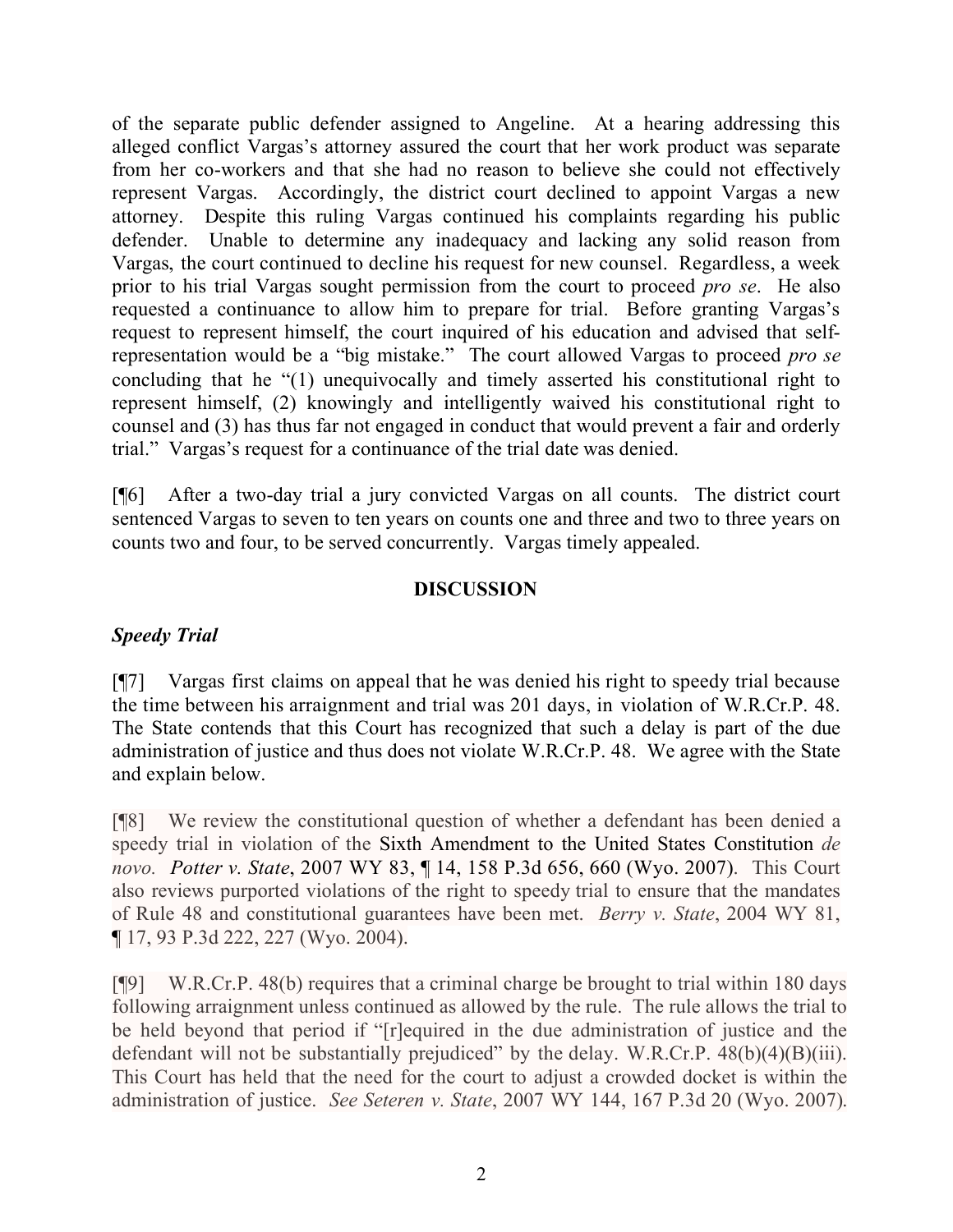Additionally, Vargas has not shown that he was prejudiced by the delay, did not object to the delay, and contrary to his assertion, he was not entitled to be personally present at the hearing during which the court ordered the continuance. This Court has previously stated:

> "The Sixth Amendment and the due process clauses of the Fifth and Fourteenth Amendments to the Constitution of the United States are held to guarantee an accused the right to be present during every stage of the criminal proceeding that is critical to its outcome if his presence would contribute to the fairness of the procedure." *Seeley v. State,* 959 P.2d 170, 177 (Wyo. 1998). The constitutional guarantee has been embodied into Wyo. Stat. Ann. 7-11-202 and W.R.Cr.P. 43(a). *Id.* In none of these laws is it mandated that a defendant be present at a continuance hearing, and we are not provided with any authority that Hauck's presence was constitutionally required.

## *Hauck v. State,* 2001 WY 119, ¶ 18, 36 P.3d 597, 602 (Wyo. 2001).

[¶10] Compliance with Rule 48 answers only part of any constitutional speedy trial question. We must also apply the four-part test articulated by the United States Supreme Court in *Barker v. Wingo*, 407 U.S. 514, 530-31, 92 S.Ct. 2182, 2192-93, 33 L.Ed.2d 101 (1972). That analysis requires us to balance: (1) The length of the delay; (2) the reason for the delay; (3) the defendant's assertion of the right; and (4) the prejudice to the defendant. *Seteren*, ¶ 10, 167 P.3d 23. Again, as to the length of the delay, we conclude that the delay did not violate Vargas's constitutional right to a speedy trial. First, the clock starts running earlier on the constitutional speedy trial right and thus the delay here is calculated at 285 days from December 29, 2011, when the State filed its information to the start date of Vargas's trial on October 10, 2012. The reasons for the delay, as stated heretofore, were due to the court's busy docket and only amounted to a delay of 56 days from the original trial date to the actual trial date. Although the delay to accommodate the court's docket can weigh against the State, Vargas has not shown that he was prejudiced by that delay.

[¶11] Vargas did not object to the delay under the third *Barker* factor – he did not vocalize or file a written objection to the continuance, nor did he demand speedy trial after the resetting of the trial date. In fact, he requested a 30-day continuance which the court denied. Less than vigorous assertions weigh against a speedy trial claim. *Campbell v. State,* 999 P.2d 649, 656 (Wyo. 2000).

[¶12] Fourth and finally, we find no prejudice to Vargas by the delay. We first note that delay was not presumptively prejudicial. *See Mascarenas v. State*, 2013 WY 163, ¶ 13, 315 P.3d 656, 661 (Wyo. 2013) (a delay of 332 days is not presumptively prejudicial). Thus, the burden rests with Vargas to show prejudice, which may include (1) lengthy pretrial incarceration; (2) pretrial anxiety; and (3) impairment of the defense. *Berry v.*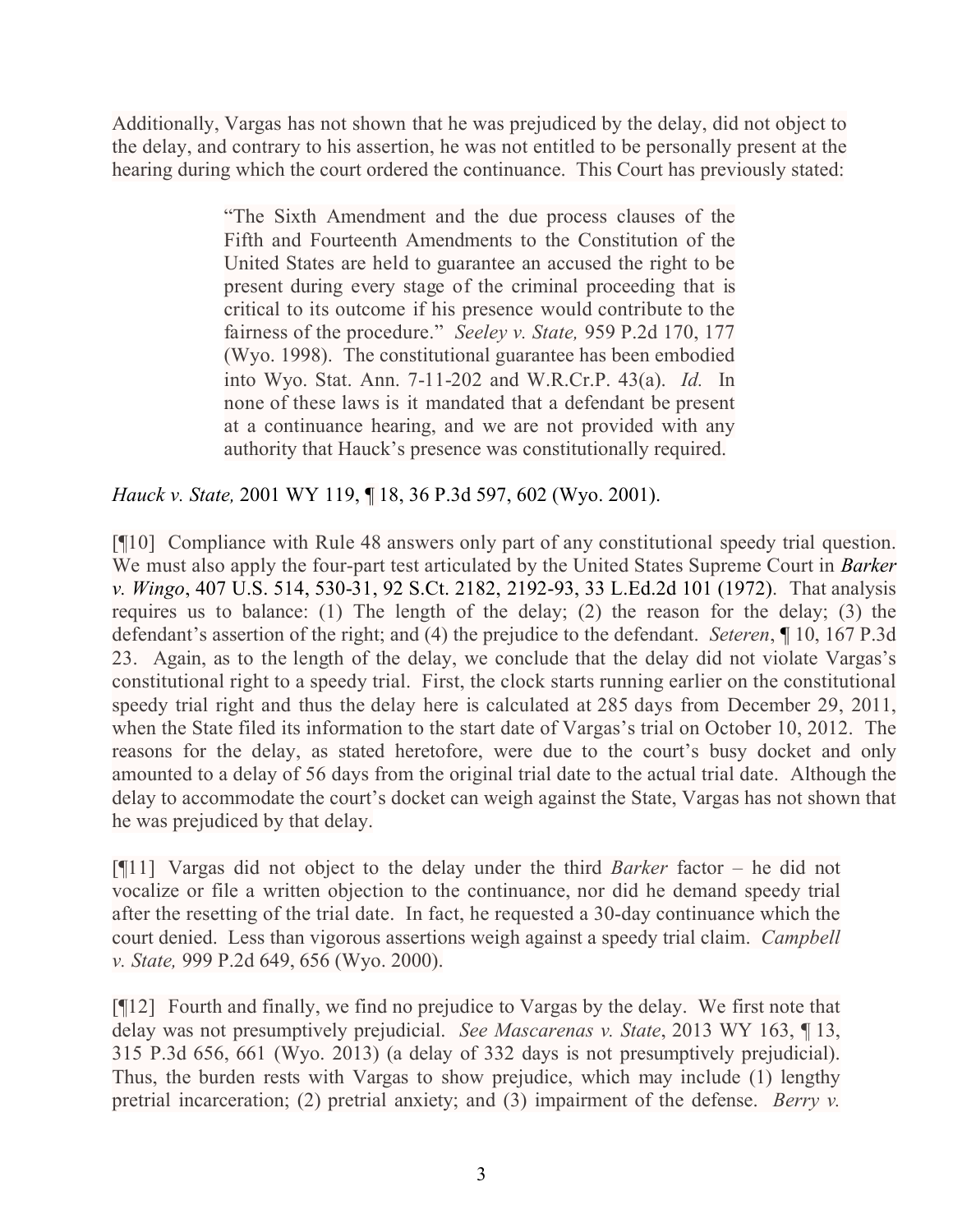*State,* 2004 WY 81, ¶ 46, 93 P.3d 222, 237 (Wyo. 2004). Given that Vargas had just completed a lengthy prison sentence, and that nothing in the record exists to suggest an inordinate amount of pretrial anxiety, no prejudice exists as to those points. Regarding the impairment of the defense, which is the most serious of the prejudice factors, we do not see any occurrence of that in this instance. "This inquiry is designed to prevent a defense from becoming impaired by death, disappearance, or memory loss of witnesses for the defense[.]" *Miller v. State,* 2009 WY 125, ¶ 45, 217 P.3d 793, 806 (Wyo. 2009) (citing 5 Wayne R. LaFave, *Criminal Procedure* § 18.2(e), at 131 n.81 (3d ed. 2007)). Vargas fails to demonstrate prejudice in this instance. We thus conclude there was no violation of Vargas's right to speedy trial.

# *Request for Continuance*

[¶13] Vargas's final argument on appeal is that the district court abused its discretion when it denied his motion for continuance. Vargas contends that the court denied his motion without good cause.

[¶14] Our standard of review of a denial of a motion for continuance is well-settled:

We have consistently held that the grant or denial of a motion for continuance is a discretionary ruling of the district court and, unless a clear showing of an abuse of discretion resulting in manifest injustice has been shown by the challenging party, we will not disturb that ruling. *Sincock v. State*, 2003 WY 115, ¶ 25, 76 P.3d 323, 333-34 (Wyo. 2003); *Clearwater v. State*, 2 P.3d 548, 553 (Wyo. 2000). The determination of whether the district court abused its discretion in refusing to grant a continuance is highly dependent upon the facts and circumstances of the individual case. *Sincock*, ¶ 25, 76 P.3d at 333. On review, our primary consideration is the reasonableness of the district court's decision. *Id*.

*Grady v. State*, 2008 WY 144, ¶ 18, 197 P.3d 722, 729 (Wyo. 2008).

[¶15] Vargas complains that his motion for continuance was denied "for no reason." However, when put in the context of his filings and case overall, we conclude that the district court was within reason in its denial. To explain, we review in part this case's procedural history regarding Vargas's representation.

[¶16] Vargas first complained about his attorney on April 23, 2012, four months before trial was scheduled to begin. His next attorney complaint was lodged on May 9, 2012, and a hearing was scheduled for July 17, 2012. However, he was unable to articulate why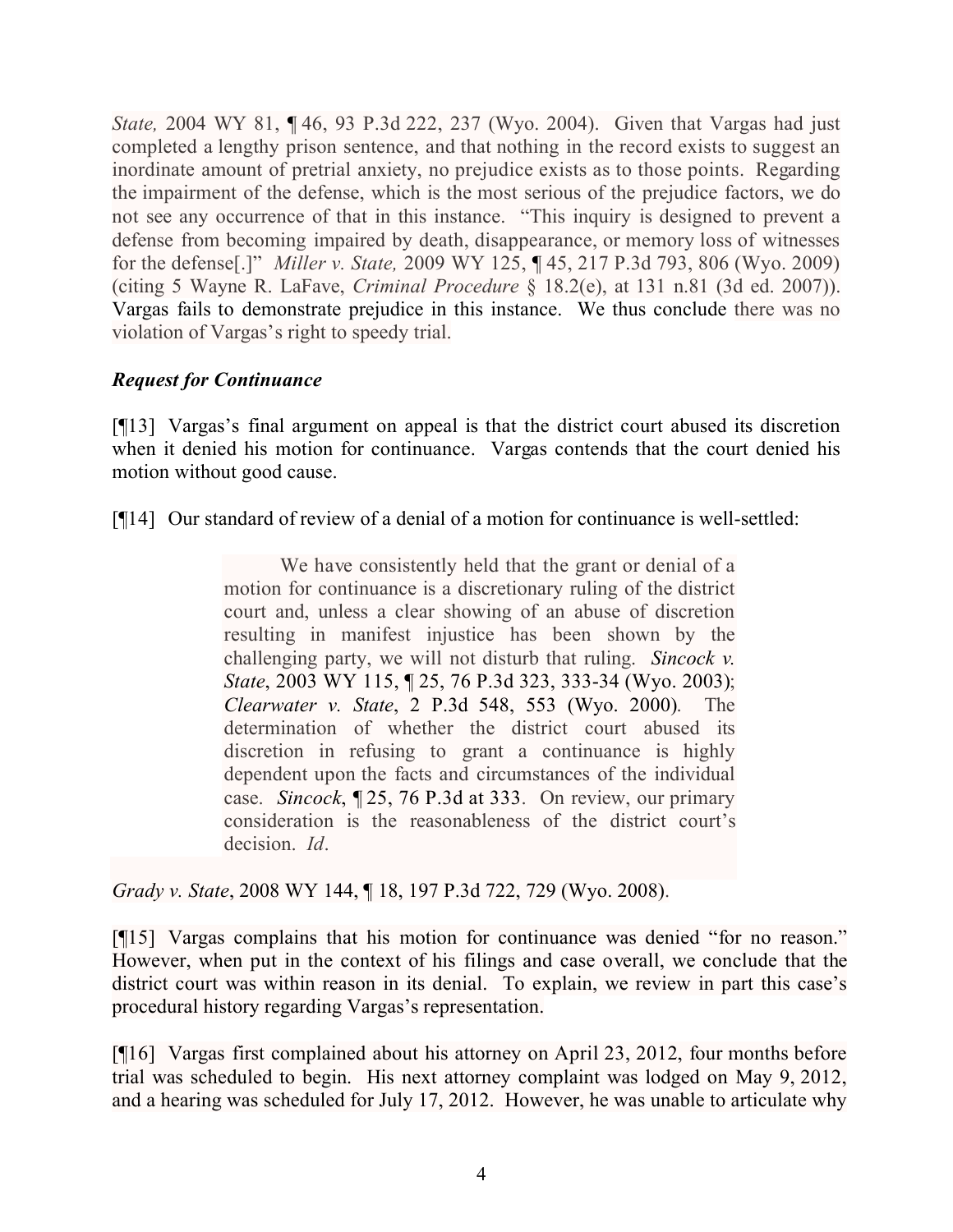his attorney was unsatisfactory, and at that point Vargas decided to "stick with her." Two weeks prior to trial Vargas asserted his right to self-representation, which the district court granted after warning him of the dangers of proceeding *pro se*. We recently stated that:

> A defendant's Sixth Amendment right to counsel does include the right to be represented by an attorney of the defendant's own choice. *Irvin*, 584 P.2d at 1070 (citing *Chandler v. Fretag*, 348 U.S. 3, 75 S.Ct. 1, 99 L.Ed. 4 (1954)). That right is not, however, without limits. The United States Supreme Court has recognized "a trial court's wide latitude in balancing the right to counsel of choice against the needs of fairness and against the demands of its calendar." *United States v. Gonzalez-Lopez*, 548 U.S. 140, 152, 126 S.Ct. 2557, 2565-66, 165 L.Ed.2d 409 (2006) (citations omitted). We agree with the following factors enumerated by the Tenth Circuit for balancing a defendant's right to retain counsel of choice against the needs of fairness and a court's administration of justice:

> > In weighing this balance, courts may consider whether a continuance to allow one's preferred attorney to handle the case "would inconvenience witnesses, the court, counsel, or the parties; whether other continuances have been granted; whether legitimate reasons exist for the delay"; or whether the defendant contributed to the circumstances which gave rise to the request for a continuance. *United States v. Kelm*, 827 F.2d 1319, 1322 n.2 (9th Cir. 1987). Similarly, courts may consider whether defendant has other competent counsel prepared to try the case, with attention to whether defendant obtained the other counsel as lead or associate counsel; whether rejecting defendant's request for delay will result in identifiable prejudice to his case; whether this prejudice constitutes a material or substantial harm; and whether the complexity of the action or other relevant factors peculiar to the specific case necessitates further delay. *United States v. Burton*, 584 F.2d 485, 491, 189 U.S. App. D.C. 327 (D.C. Cir. 1978), *cert. denied*, 439 U.S. 1069, 99 S. Ct. 837, 59 L. Ed. 2d 34 (1979).

*Mendoza-Salgado*, 964 F.2d at 1016; *see also Shipman*, ¶ 20, 17 P.3d at 38 (upholding denial of continuance where new